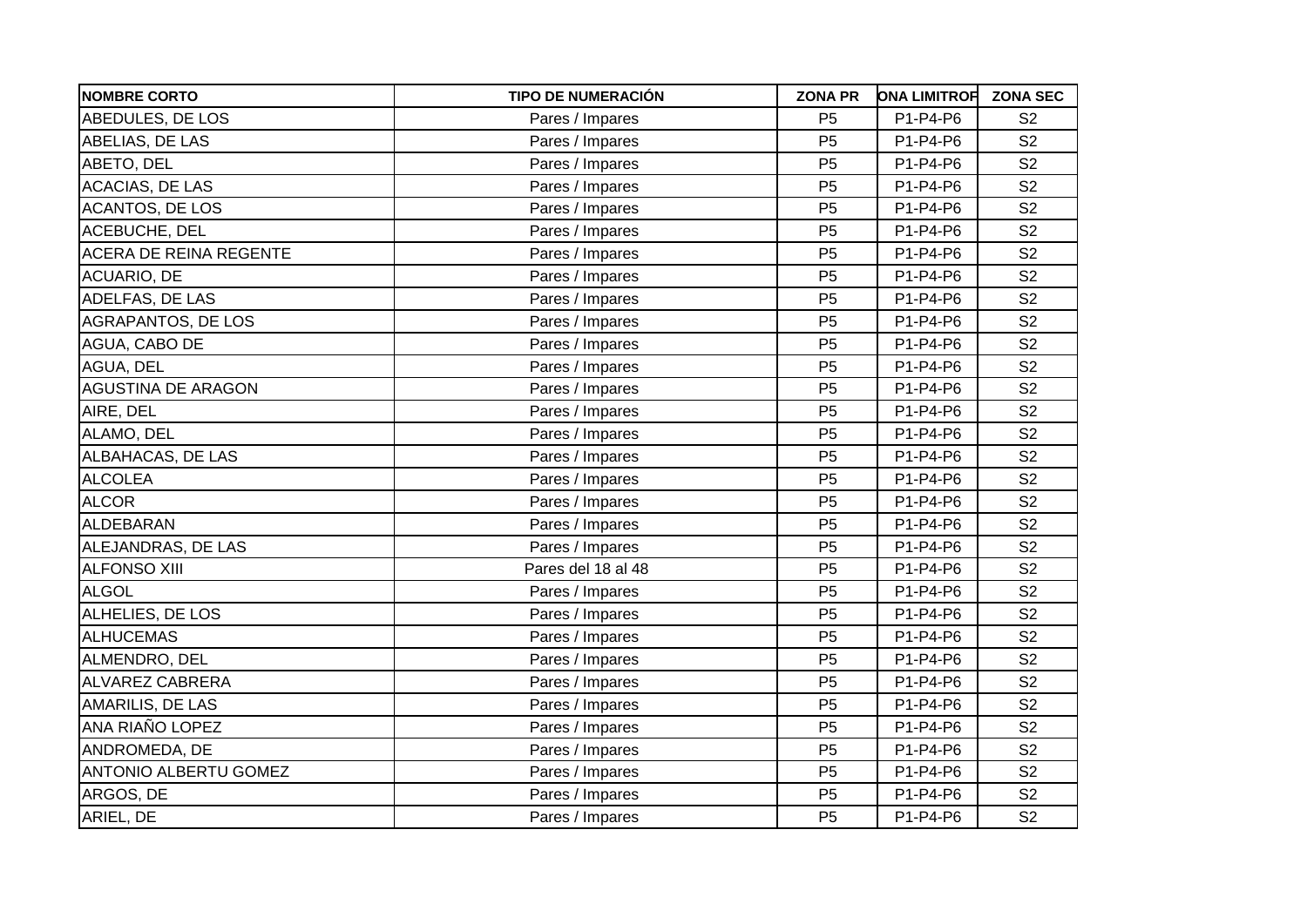| ARIES, DE                       | Pares / Impares | P <sub>5</sub> | P1-P4-P6 | S <sub>2</sub> |
|---------------------------------|-----------------|----------------|----------|----------------|
| ARIZA, CAPITAN                  | Pares / Impares | P <sub>5</sub> | P1-P4-P6 | S <sub>2</sub> |
| ARQ. FERNANDO GUERRERO          | Pares / Impares | P <sub>5</sub> | P1-P4-P6 | S <sub>2</sub> |
| ARQ.JOSE JOAQUIN GONZALEZ       | Pares / Impares | P <sub>5</sub> | P1-P4-P6 | S <sub>2</sub> |
| ARRABAL, TENIENTE               | Pares / Impares | P <sub>5</sub> | P1-P4-P6 | S <sub>2</sub> |
| ASTEROIDES, DE LOS              | Pares / Impares | P <sub>5</sub> | P1-P4-P6 | S <sub>2</sub> |
| ATLAS, DE                       | Pares / Impares | P <sub>5</sub> | P1-P4-P6 | S <sub>2</sub> |
| <b>AURIGAS</b>                  | Pares / Impares | P <sub>5</sub> | P1-P4-P6 | S <sub>2</sub> |
| AURORAS, DE LAS                 | Pares / Impares | P <sub>5</sub> | P1-P4-P6 | S <sub>2</sub> |
| <b>AZAHARES, DE LOS</b>         | Pares / Impares | P <sub>5</sub> | P1-P4-P6 | S <sub>2</sub> |
| <b>AZALEAS</b>                  | Pares / Impares | P <sub>5</sub> | P1-P4-P6 | S <sub>2</sub> |
| AZALEAS, DE LAS                 | Pares / Impares | P <sub>5</sub> | P1-P4-P6 | S <sub>2</sub> |
| <b>BEGONIAS, DE LAS</b>         | Pares / Impares | P <sub>5</sub> | P1-P4-P6 | S <sub>2</sub> |
| BENITO LOPEZ FRANCO             | Pares / Impares | P <sub>5</sub> | P1-P4-P6 | S <sub>2</sub> |
| <b>BONSAIS, DE LOS</b>          | Pares / Impares | P <sub>5</sub> | P1-P4-P6 | S <sub>2</sub> |
| BREZOS, DE LOS                  | Pares / Impares | P <sub>5</sub> | P1-P4-P6 | S <sub>2</sub> |
| <b>BROVALIAS, DE LAS</b>        | Pares / Impares | P <sub>5</sub> | P1-P4-P6 | S <sub>2</sub> |
| CALIPSO, DE                     | Pares / Impares | P <sub>5</sub> | P1-P4-P6 | S <sub>2</sub> |
| CAMELIAS, DE LAS                | Pares / Impares | P <sub>5</sub> | P1-P4-P6 | S <sub>2</sub> |
| CAMPANILLAS, DE LAS             | Pares / Impares | P <sub>5</sub> | P1-P4-P6 | S <sub>2</sub> |
| CAMPO DE GOLF                   | Pares / Impares | P <sub>5</sub> | P1-P4-P6 | S <sub>2</sub> |
| CANCER, DE                      | Pares / Impares | P <sub>5</sub> | P1-P4-P6 | S <sub>2</sub> |
| CANTERAS DE REINA REGENTE       | Pares / Impares | P <sub>5</sub> | P1-P4-P6 | S <sub>2</sub> |
| CAÑADA DE HIDUM                 | Pares           | P <sub>5</sub> | P1-P4-P6 | S <sub>2</sub> |
| CAPRICORNIO, DE                 | Pares / Impares | P <sub>5</sub> | P1-P4-P6 | S <sub>2</sub> |
| <b>CARLOS RODRIGUEZ</b>         | Pares / Impares | P <sub>5</sub> | P1-P4-P6 | S <sub>2</sub> |
| <b>CARLOTA O'NEILL</b>          | Pares / Impares | P <sub>5</sub> | P1-P4-P6 | S <sub>2</sub> |
| <b>CARMEN CONDE</b>             | Pares / Impares | P <sub>5</sub> | P1-P4-P6 | S <sub>2</sub> |
| CARONTE, DE                     | Pares / Impares | P <sub>5</sub> | P1-P4-P6 | S <sub>2</sub> |
| <b>CASIOPEA</b>                 | Pares / Impares | P <sub>5</sub> | P1-P4-P6 | S <sub>2</sub> |
| CEDRO, DEL                      | Pares / Impares | P <sub>5</sub> | P1-P4-P6 | S <sub>2</sub> |
| <b>CEMENTERIO SIDI GUARIACH</b> | Pares / Impares | P <sub>5</sub> | P1-P4-P6 | S <sub>2</sub> |
| CENTAURO, DE                    | Pares / Impares | P <sub>5</sub> | P1-P4-P6 | S <sub>2</sub> |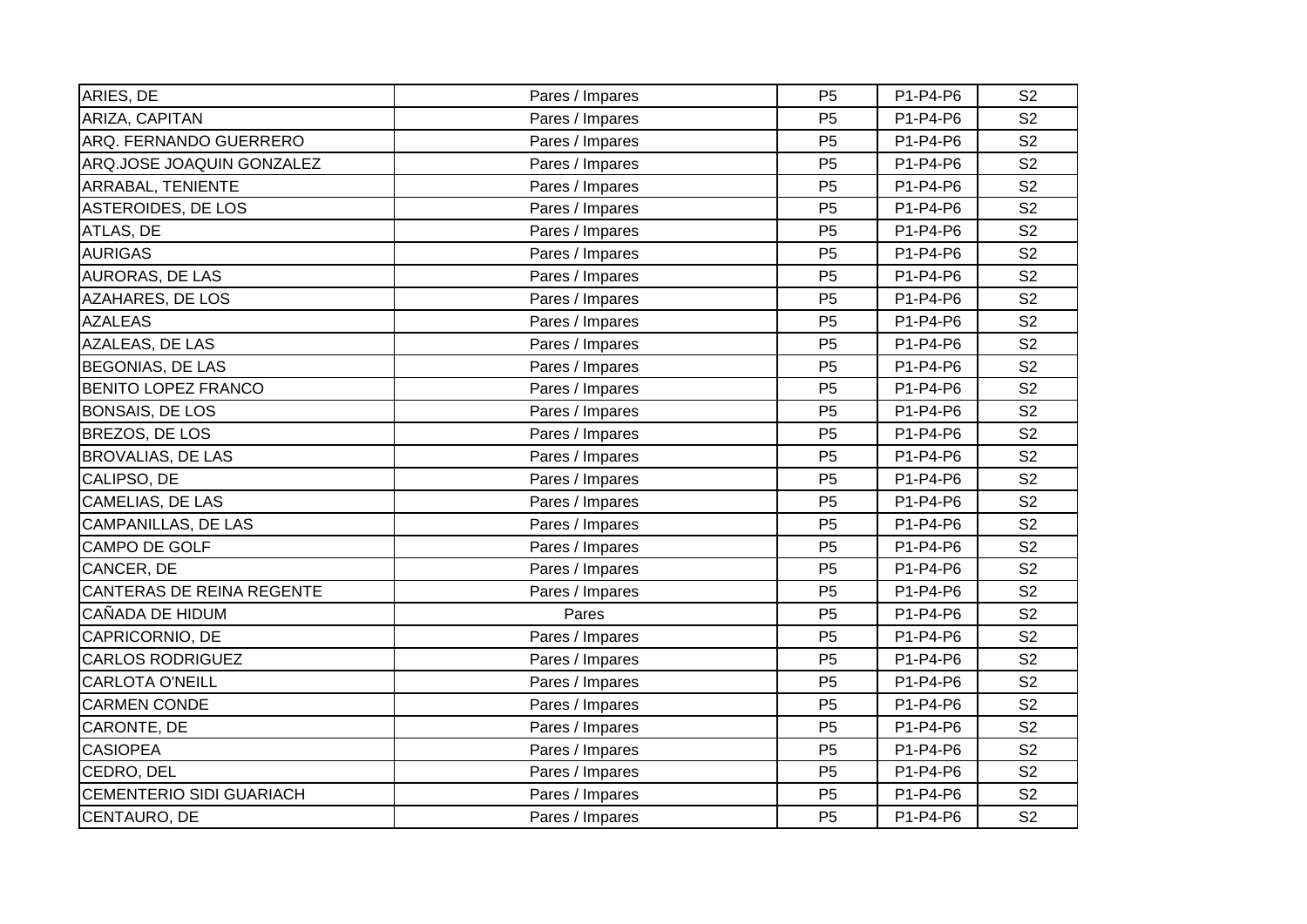| <b>CERIÑOLA</b>             | Pares / Impares                            | P <sub>5</sub> | P1-P4-P6 | S <sub>2</sub> |
|-----------------------------|--------------------------------------------|----------------|----------|----------------|
|                             |                                            |                |          |                |
| <b>CERRO DE PALMA SANTA</b> | Pares / Impares                            | P <sub>5</sub> | P1-P4-P6 | S <sub>2</sub> |
| <b>CHAFARINAS</b>           | Pares / Impares                            | P <sub>5</sub> | P1-P4-P6 | S <sub>2</sub> |
| CINERARIAS, DE LAS          | Pares / Impares                            | P <sub>5</sub> | P1-P4-P6 | S <sub>2</sub> |
| <b>CIPRESES, DE LOS</b>     | Pares / Impares                            | P <sub>5</sub> | P1-P4-P6 | S <sub>2</sub> |
| CIRCUNVALACION, CARRETERA   | Todos los pares e impares del 401 al final | P <sub>5</sub> | P1-P4-P6 | S <sub>2</sub> |
| <b>CIUDAD DE BARCELONA</b>  | Pares / Impares                            | P <sub>5</sub> | P1-P4-P6 | S <sub>2</sub> |
| <b>CLAVELES, DE LOS</b>     | Pares / Impares                            | P <sub>5</sub> | P1-P4-P6 | S <sub>2</sub> |
| COMETA, DE LA               | Pares / Impares                            | P <sub>5</sub> | P1-P4-P6 | S <sub>2</sub> |
| COMETA, DEL                 | Pares / Impares                            | P <sub>5</sub> | P1-P4-P6 | S <sub>2</sub> |
| CONSTANTINO DOMINGUEZ       | Pares / Impares                            | P <sub>5</sub> | P1-P4-P6 | S <sub>2</sub> |
| CONSTELACIONES, DE LAS      | Pares / Impares                            | P <sub>5</sub> | P1-P4-P6 | S <sub>2</sub> |
| <b>CONSTITUCION</b>         | Pares / Impares / s/n                      | P <sub>5</sub> | P1-P4-P6 | S <sub>2</sub> |
| CORDELIA, DE                | Pares / Impares                            | P <sub>5</sub> | P1-P4-P6 | S <sub>2</sub> |
| <b>CRISANTEMOS, DE LOS</b>  | Pares / Impares                            | P <sub>5</sub> | P1-P4-P6 | S <sub>2</sub> |
| <b>CULANTROS, DE LOS</b>    | Pares / Impares                            | P <sub>5</sub> | P1-P4-P6 | S <sub>2</sub> |
| DEIMOS, DE                  | Pares / Impares                            | P <sub>5</sub> | P1-P4-P6 | S <sub>2</sub> |
| <b>DENEP</b>                | Pares / Impares                            | P <sub>5</sub> | P1-P4-P6 | S <sub>2</sub> |
| DRACAENAS, DE LAS           | Pares / Impares                            | P <sub>5</sub> | P1-P4-P6 | S <sub>2</sub> |
| ECLIPSE, DEL                | Pares / Impares                            | P <sub>5</sub> | P1-P4-P6 | S <sub>2</sub> |
| <b>EMILIO ALZUGARAY</b>     | Pares / Impares                            | P <sub>5</sub> | P1-P4-P6 | S <sub>2</sub> |
| EMPECINADO, EL              | Pares / Impares                            | P <sub>5</sub> | P1-P4-P6 | S <sub>2</sub> |
| ENCINA, DE LA               | Pares / Impares                            | P <sub>5</sub> | P1-P4-P6 | S <sub>2</sub> |
| <b>ENEBROS, DE LOS</b>      | Pares / Impares                            | P <sub>5</sub> | P1-P4-P6 | S <sub>2</sub> |
| ESCORPIO, DE                | Pares / Impares                            | P <sub>5</sub> | P1-P4-P6 | S <sub>2</sub> |
| ESPARTERO, GENERAL          | Pares / Impares                            | P <sub>5</sub> | P1-P4-P6 | S <sub>2</sub> |
| <b>ESTRELLA POLAR</b>       | Pares / Impares                            | P <sub>5</sub> | P1-P4-P6 | S <sub>2</sub> |
| EUCALIPTOS, DE LOS          | Pares / Impares                            | P <sub>5</sub> | P1-P4-P6 | S <sub>2</sub> |
| <b>FARHANA</b>              | Pares / Impares / s/n                      | P <sub>5</sub> | P1-P4-P6 | S <sub>2</sub> |
| FENIX, DEL                  | Pares / Impares                            | P <sub>5</sub> | P1-P4-P6 | S <sub>2</sub> |
| FOBOS, DE                   | Pares / Impares                            | P <sub>5</sub> | P1-P4-P6 | S <sub>2</sub> |
| <b>FRANCISCO GIL</b>        | Pares / Impares                            | P <sub>5</sub> | P1-P4-P6 | S <sub>2</sub> |
| FRANCISCO HERNANZ MNEZ.     | Pares / Impares                            | P <sub>5</sub> | P1-P4-P6 | S <sub>2</sub> |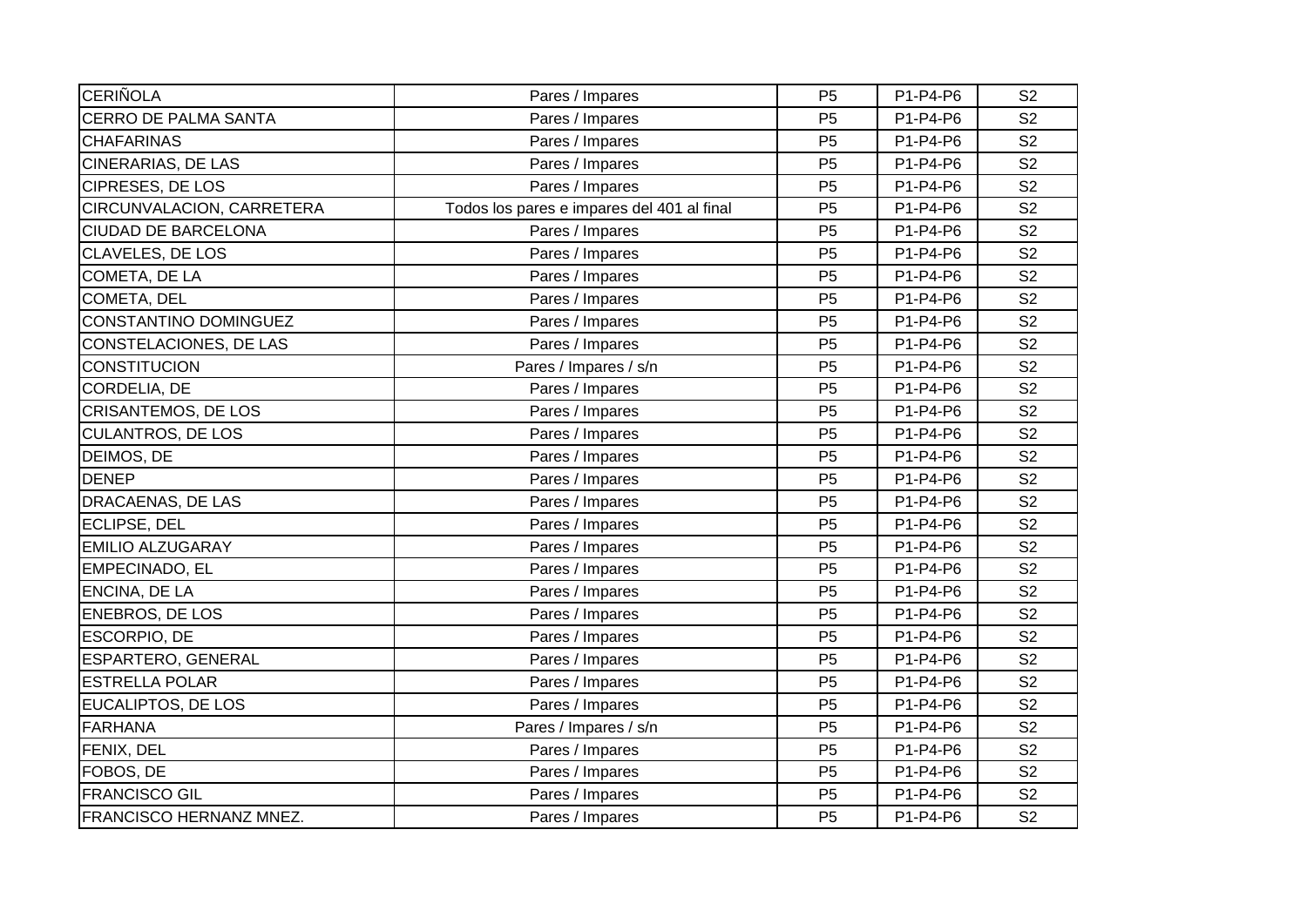| <b>FRANCISCO TORTOSA</b>        | Pares / Impares         | P <sub>5</sub> | P1-P4-P6 | S <sub>2</sub> |
|---------------------------------|-------------------------|----------------|----------|----------------|
| <b>FUCSIAS, DE LAS</b>          | Pares / Impares         | P <sub>5</sub> | P1-P4-P6 | S <sub>2</sub> |
| FUEGO, DEL                      | Pares / Impares         | P <sub>5</sub> | P1-P4-P6 | S <sub>2</sub> |
| <b>GANIMEDES, DE</b>            | Pares / Impares         | P <sub>5</sub> | P1-P4-P6 | S <sub>2</sub> |
| <b>GEMINIS, DE</b>              | Pares / Impares         | P <sub>5</sub> | P1-P4-P6 | S <sub>2</sub> |
| <b>GERANIOS, DE LOS</b>         | Pares / Impares         | P <sub>5</sub> | P1-P4-P6 | S <sub>2</sub> |
| <b>GIRASOLES, DE LOS</b>        | Pares / Impares         | P <sub>5</sub> | P1-P4-P6 | S <sub>2</sub> |
| <b>GLADIOLOS, DE LOS</b>        | Pares / Impares         | P <sub>5</sub> | P1-P4-P6 | S <sub>2</sub> |
| <b>GLOXINIAS, DE LAS</b>        | Pares / Impares         | P <sub>5</sub> | P1-P4-P6 | S <sub>2</sub> |
| GRANADO, DEL                    | Pares / Impares         | P <sub>5</sub> | P1-P4-P6 | S <sub>2</sub> |
| <b>HELECHOS, DE LOS</b>         | Pares / Impares         | P <sub>5</sub> | P1-P4-P6 | S <sub>2</sub> |
| HERCULES, DE                    | Pares / Impares         | P <sub>5</sub> | P1-P4-P6 | S <sub>2</sub> |
| <b>HIDRA</b>                    | Pares / Impares         | P <sub>5</sub> | P1-P4-P6 | S <sub>2</sub> |
| <b>HIDUM</b>                    | Pares / Impares         | P <sub>5</sub> | P1-P4-P6 | S <sub>2</sub> |
| HIEDRAS, DE LAS                 | Pares / Impares         | P <sub>5</sub> | P1-P4-P6 | S <sub>2</sub> |
| HIGUERA, DE LA                  | Pares / Impares         | P <sub>5</sub> | P1-P4-P6 | S <sub>2</sub> |
| HUERTA DE PIMENTEL, DE LA       | Pares / Impares         | P <sub>5</sub> | P1-P4-P6 | S <sub>2</sub> |
| <b>HUERTAS DE HIDUM</b>         | Pares / Impares         | P <sub>5</sub> | P1-P4-P6 | S <sub>2</sub> |
| <b>IBAÑEZ MARIN</b>             | Impares del 99 al final | P <sub>5</sub> | P1-P4-P6 | S <sub>2</sub> |
| <b>IBERPUERTO</b>               | Pares / Impares         | P <sub>5</sub> | P1-P4-P6 | S <sub>2</sub> |
| ING. DROCTOVEO CASTAÑON         | Pares / Impares         | P <sub>5</sub> | P1-P4-P6 | S <sub>2</sub> |
| ING. FRANCISCO CARCAÑO          | Pares / Impares         | P <sub>5</sub> | P1-P4-P6 | S <sub>2</sub> |
| <b>INGENIERO JOAQUIN BARCO</b>  | Pares / Impares         | P <sub>5</sub> | P1-P4-P6 | S <sub>2</sub> |
| <b>INGENIERO MANUEL BECERRA</b> | Pares / Impares         | P <sub>5</sub> | P1-P4-P6 | S <sub>2</sub> |
| J. ANTONIO PACHECO-GARCIA       | Pares / Impares         | P <sub>5</sub> | P1-P4-P6 | S <sub>2</sub> |
| JACINTOS, DE LOS                | Pares / Impares         | P <sub>5</sub> | P1-P4-P6 | S <sub>2</sub> |
| <b>JARDIN VALENCIANO</b>        | Pares / Impares         | P <sub>5</sub> | P1-P4-P6 | S <sub>2</sub> |
| JAZMINES, DE LOS                | Pares / Impares         | P <sub>5</sub> | P1-P4-P6 | S <sub>2</sub> |
| JOSE ANDUJAR AMATE              | Pares / Impares         | P <sub>5</sub> | P1-P4-P6 | S <sub>2</sub> |
| <b>JOSE MARIA ANTON</b>         | Pares / Impares         | P <sub>5</sub> | P1-P4-P6 | S <sub>2</sub> |
| <b>JUAN MIGUEL</b>              | Pares / Impares         | P <sub>5</sub> | P1-P4-P6 | S <sub>2</sub> |
| JUAN SEBASTIAN ELCANO           | Pares / Impares         | P <sub>5</sub> | P1-P4-P6 | S <sub>2</sub> |
| JUPITER, DE                     | Pares / Impares         | P <sub>5</sub> | P1-P4-P6 | S <sub>2</sub> |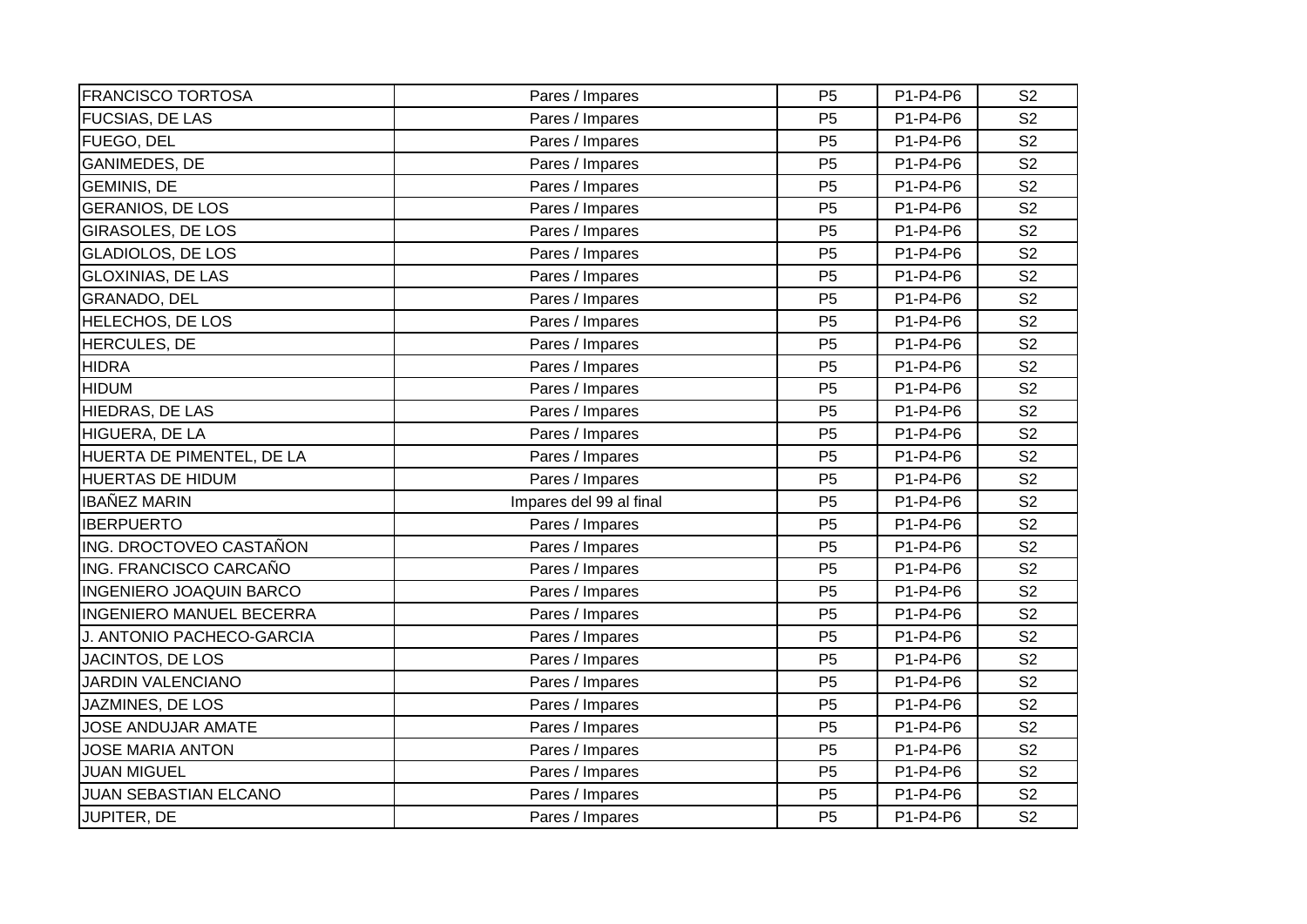| LA NIÑA                      | Pares / Impares       | P <sub>5</sub> | P1-P4-P6 | S <sub>2</sub> |
|------------------------------|-----------------------|----------------|----------|----------------|
| <b>LA PINTA</b>              | Pares / Impares       | P <sub>5</sub> | P1-P4-P6 | S <sub>2</sub> |
| <b>LA SANTA MARIA</b>        | Pares / Impares       | P <sub>5</sub> | P1-P4-P6 | S <sub>2</sub> |
| <b>LANTANAS, DE LAS</b>      | Pares / Impares       | P <sub>5</sub> | P1-P4-P6 | S <sub>2</sub> |
| <b>LARACHE</b>               | Pares / Impares       | P <sub>5</sub> | P1-P4-P6 | S <sub>2</sub> |
| LEDA, DE                     | Pares / Impares       | P <sub>5</sub> | P1-P4-P6 | S <sub>2</sub> |
| LEO, DE                      | Pares / Impares       | P <sub>5</sub> | P1-P4-P6 | S <sub>2</sub> |
| LEONITIS, DE LAS             | Pares / Impares       | P <sub>5</sub> | P1-P4-P6 | S <sub>2</sub> |
| LIBRA, DE                    | Pares / Impares       | P <sub>5</sub> | P1-P4-P6 | S <sub>2</sub> |
| LILAS, DE LAS                | Pares / Impares       | P <sub>5</sub> | P1-P4-P6 | S <sub>2</sub> |
| LIMONERO, DEL                | Pares / Impares       | P <sub>5</sub> | P1-P4-P6 | S <sub>2</sub> |
| LINARIAS, DE LAS             | Pares / Impares       | P <sub>5</sub> | P1-P4-P6 | S <sub>2</sub> |
| LUIS GARCIA-ALIX FDEZ.       | Pares / Impares       | P <sub>5</sub> | P1-P4-P6 | S <sub>2</sub> |
| LUIS LACAL GARCIA            | Pares / Impares       | P <sub>5</sub> | P1-P4-P6 | S <sub>2</sub> |
| <b>LUIS MOLINI</b>           | Pares / Impares       | P <sub>5</sub> | P1-P4-P6 | S <sub>2</sub> |
| LUNA, DE LA                  | Pares / Impares       | P <sub>5</sub> | P1-P4-P6 | S <sub>2</sub> |
| M. DOLORES SEGARRA           | Pares / Impares       | P <sub>5</sub> | P1-P4-P6 | S <sub>2</sub> |
| <b>MAANAN BENAISA</b>        | Pares / Impares       | P <sub>5</sub> | P1-P4-P6 | S <sub>2</sub> |
| <b>MAGNOLIAS, DE LAS</b>     | Pares / Impares       | P <sub>5</sub> | P1-P4-P6 | S <sub>2</sub> |
| MALVONES, DE LOS             | Pares / Impares       | P <sub>5</sub> | P1-P4-P6 | S <sub>2</sub> |
| <b>MANUEL LATORRE PASTOR</b> | Pares / Impares       | P <sub>5</sub> | P1-P4-P6 | S <sub>2</sub> |
| <b>MARIANA PINEDA</b>        | Pares / Impares       | P <sub>5</sub> | P1-P4-P6 | S <sub>2</sub> |
| MARINA, DE LA                | Pares / Impares / s/n | P <sub>5</sub> | P1-P4-P6 | S <sub>2</sub> |
| MARTE, DE                    | Pares / Impares       | P <sub>5</sub> | P1-P4-P6 | S <sub>2</sub> |
| <b>MAURICIO JALVO MILLAN</b> | Pares / Impares       | P <sub>5</sub> | P1-P4-P6 | S <sub>2</sub> |
| <b>MAYORAZGO</b>             | Pares / Impares       | P <sub>5</sub> | P1-P4-P6 | S <sub>2</sub> |
| MERCURIO, DE                 | Pares / Impares       | P <sub>5</sub> | P1-P4-P6 | S <sub>2</sub> |
| MEZQUITA, DE LA              | Pares / Impares       | P <sub>5</sub> | P1-P4-P6 | S <sub>2</sub> |
| MIRTOS, DE LOS               | Pares / Impares       | P <sub>5</sub> | P1-P4-P6 | S <sub>2</sub> |
| <b>MIZAR</b>                 | Pares / Impares       | P <sub>5</sub> | P1-P4-P6 | S <sub>2</sub> |
| NAPOLES, DE LOS              | Pares / Impares       | P <sub>5</sub> | P1-P4-P6 | S <sub>2</sub> |
| NARANJO, DEL                 | Pares / Impares       | P <sub>5</sub> | P1-P4-P6 | S <sub>2</sub> |
| NARCISO, DE LOS              | Pares / Impares       | P <sub>5</sub> | P1-P4-P6 | S <sub>2</sub> |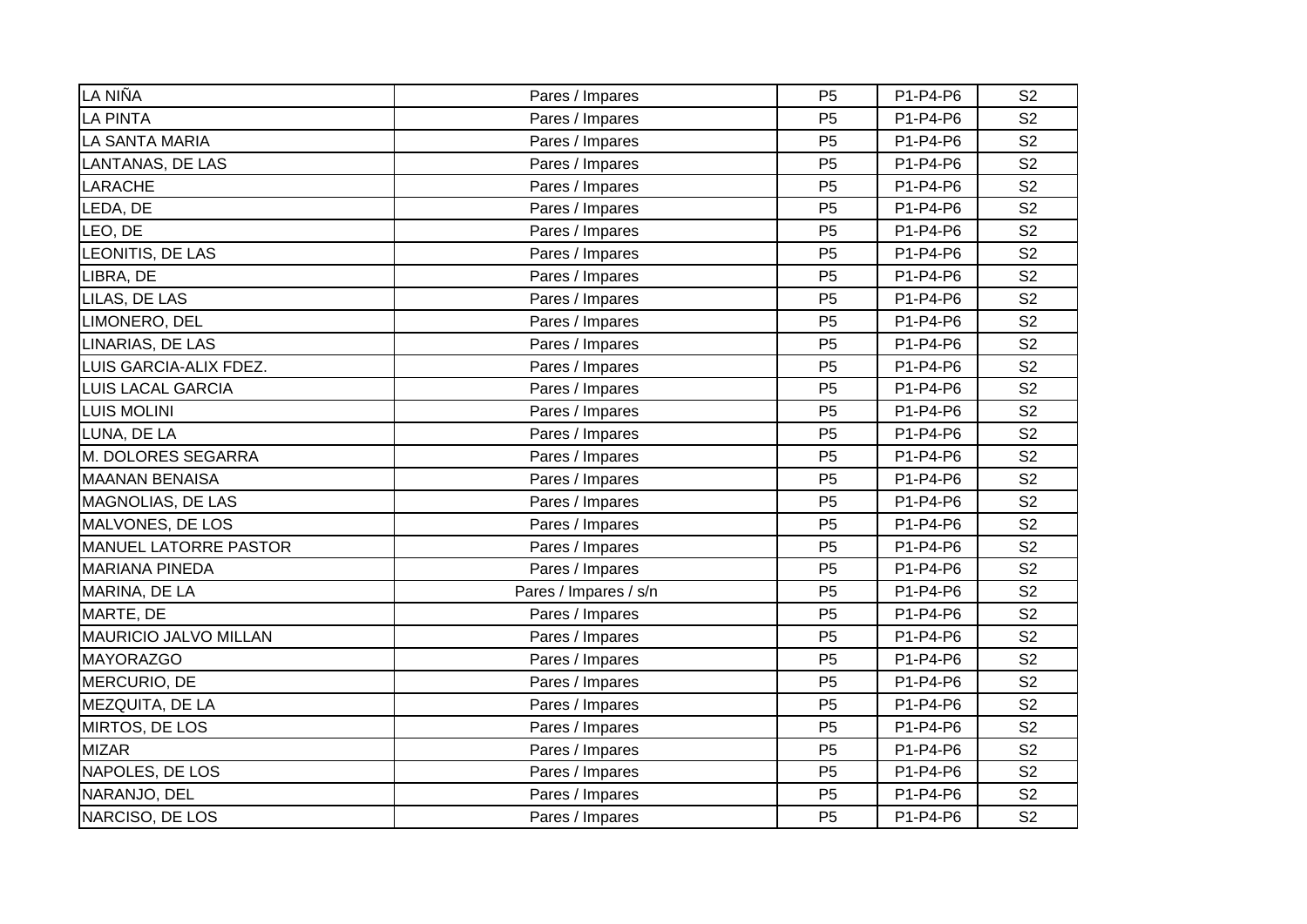| NARDOS, DE LOS       | Pares / Impares    | P <sub>5</sub> | P1-P4-P6 | S <sub>2</sub> |
|----------------------|--------------------|----------------|----------|----------------|
| NEPTUNO, DE          | Pares / Impares    | P <sub>5</sub> | P1-P4-P6 | S <sub>2</sub> |
| NEREIDA, DE          | Pares / Impares    | P <sub>5</sub> | P1-P4-P6 | S <sub>2</sub> |
| NUÑEZ DE BALBOA      | Pares / Impares    | P <sub>5</sub> | P1-P4-P6 | S <sub>2</sub> |
| <b>ORION</b>         | Pares / Impares    | P <sub>5</sub> | P1-P4-P6 | S <sub>2</sub> |
| <b>OSA MAYOR</b>     | Pares / Impares    | P <sub>5</sub> | P1-P4-P6 | S <sub>2</sub> |
| <b>OSA MENOR</b>     | Pares / Impares    | P <sub>5</sub> | P1-P4-P6 | S <sub>2</sub> |
| PALMERAS, DE LAS     | Pares / Impares    | P <sub>5</sub> | P1-P4-P6 | S <sub>2</sub> |
| PANDORA, DE          | Pares / Impares    | P <sub>5</sub> | P1-P4-P6 | S <sub>2</sub> |
| PASCUAL VERDU        | Pares / Impares    | P <sub>5</sub> | P1-P4-P6 | S <sub>2</sub> |
| PASIONARIAS, DE LAS  | Pares / Impares    | P <sub>5</sub> | P1-P4-P6 | S <sub>2</sub> |
| PATIO FLORIDO        | Pares / Impares    | P <sub>5</sub> | P1-P4-P6 | S <sub>2</sub> |
| <b>PATIO MONTES</b>  | Pares / Impares    | P <sub>5</sub> | P1-P4-P6 | S <sub>2</sub> |
| PEDRO AFAN DE RIVERA | Pares / Impares    | P <sub>5</sub> | P1-P4-P6 | S <sub>2</sub> |
| PEDRO DE ALVARADO    | Pares / Impares    | P <sub>5</sub> | P1-P4-P6 | S <sub>2</sub> |
| PEDRO DE MENDOZA     | Impares del 1 al 7 | P <sub>5</sub> | P1-P4-P6 | S <sub>2</sub> |
| <b>PEGASO</b>        | Pares / Impares    | P <sub>5</sub> | P1-P4-P6 | S <sub>2</sub> |
| PENACHOS, DE LOS     | Pares / Impares    | P <sub>5</sub> | P1-P4-P6 | S <sub>2</sub> |
| PENSAMIENTOS, DE LOS | Pares / Impares    | P <sub>5</sub> | P1-P4-P6 | S <sub>2</sub> |
| PEÑON DE VELEZ       | Pares / Impares    | P <sub>5</sub> | P1-P4-P6 | S <sub>2</sub> |
| PEONIAS, DE LAS      | Pares / Impares    | P <sub>5</sub> | P1-P4-P6 | S <sub>2</sub> |
| PERSEO               | Pares / Impares    | P <sub>5</sub> | P1-P4-P6 | S <sub>2</sub> |
| PETUNIAS, DE LAS     | Pares / Impares    | P <sub>5</sub> | P1-P4-P6 | S <sub>2</sub> |
| PILAR MUÑOZ          | Pares / Impares    | P <sub>5</sub> | P1-P4-P6 | S <sub>2</sub> |
| PINOS, DE LOS        | Pares / Impares    | P <sub>5</sub> | P1-P4-P6 | S <sub>2</sub> |
| PINZON, CAPITANES    | Pares / Impares    | P <sub>5</sub> | P1-P4-P6 | S <sub>2</sub> |
| PISCIS, DE           | Pares / Impares    | P <sub>5</sub> | P1-P4-P6 | S <sub>2</sub> |
| PLANETAS, DE LOS     | Pares / Impares    | P <sub>5</sub> | P1-P4-P6 | S <sub>2</sub> |
| <b>PLEYADES</b>      | Pares / Impares    | P <sub>5</sub> | P1-P4-P6 | S <sub>2</sub> |
| PLUMBAGOS, DE LOS    | Pares / Impares    | P <sub>5</sub> | P1-P4-P6 | S <sub>2</sub> |
| PLUTON, DE           | Pares / Impares    | P <sub>5</sub> | P1-P4-P6 | S <sub>2</sub> |
| <b>PTOLOMEO</b>      | Pares / Impares    | P <sub>5</sub> | P1-P4-P6 | S <sub>2</sub> |
| PURISIMA CONCEPCION  | Pares / Impares    | P <sub>5</sub> | P1-P4-P6 | S <sub>2</sub> |